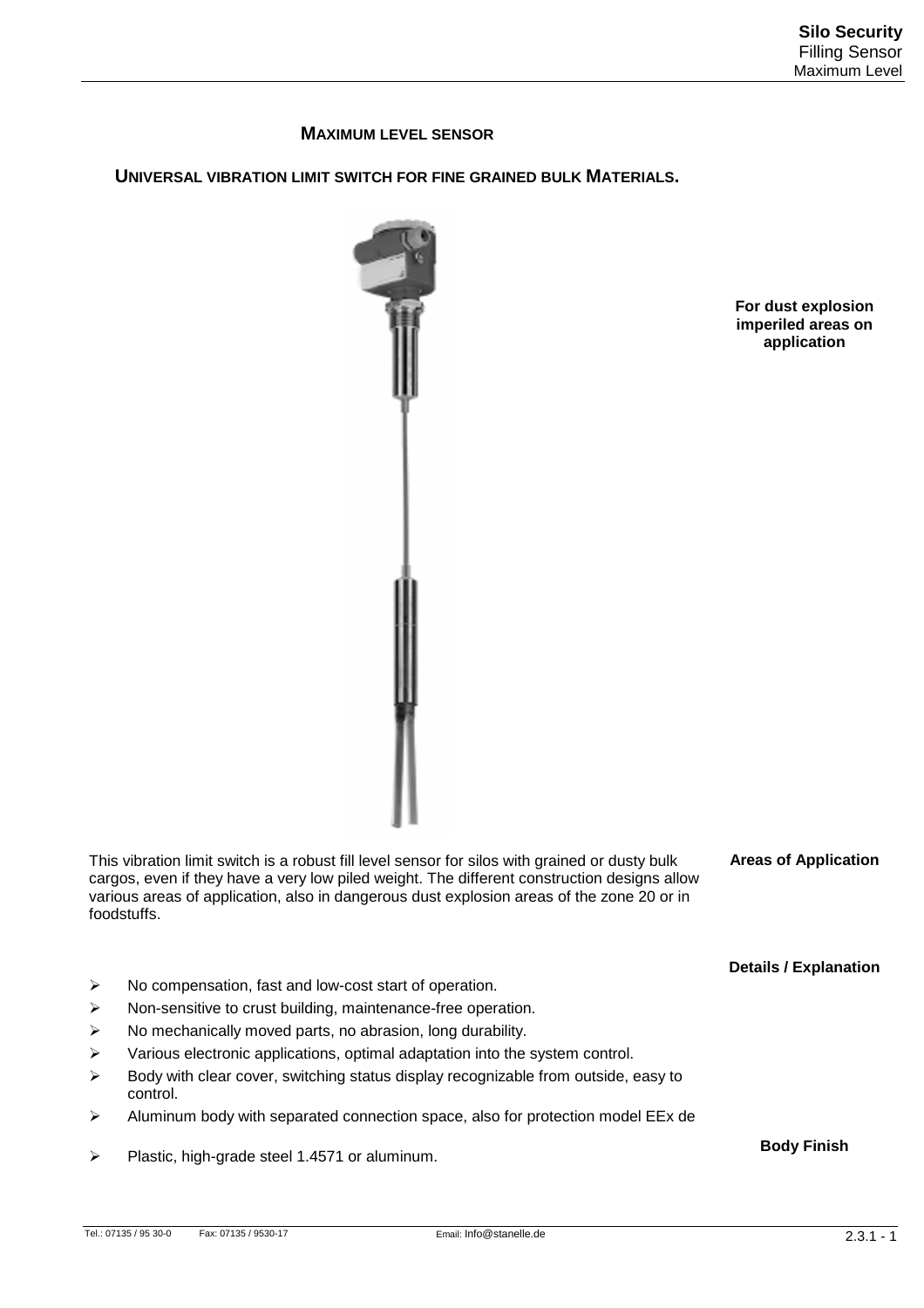#### **Silo Security**  Filling Sensor Maximum Level



To keep the tensile load low, the installation is done next to the silo barrier, but not too close, so that the sensor does not hit the wall if it swings.

The symmetrical swing fork is stimulated on its resonance frequency. If it dives into bulk cargo, the swing character changes, and the electronic activates either an electronic switch or a relays. On top of the swing fork the vibrating limit switch is extremely sensitive which allows a minimum detection level in bulk materials with very low plied density. At the swing fork root however, the vibrating limit switch is non-sensitive, as a result crust building on the container wall does not influence the proper function. The vibrating limit switch can be operated in minimum or maximum standby current protection, which means when reaching the minimal or maximal fill level, filling errors or power failure the electronic switch locks up or the relay drops down.

### **Functioning**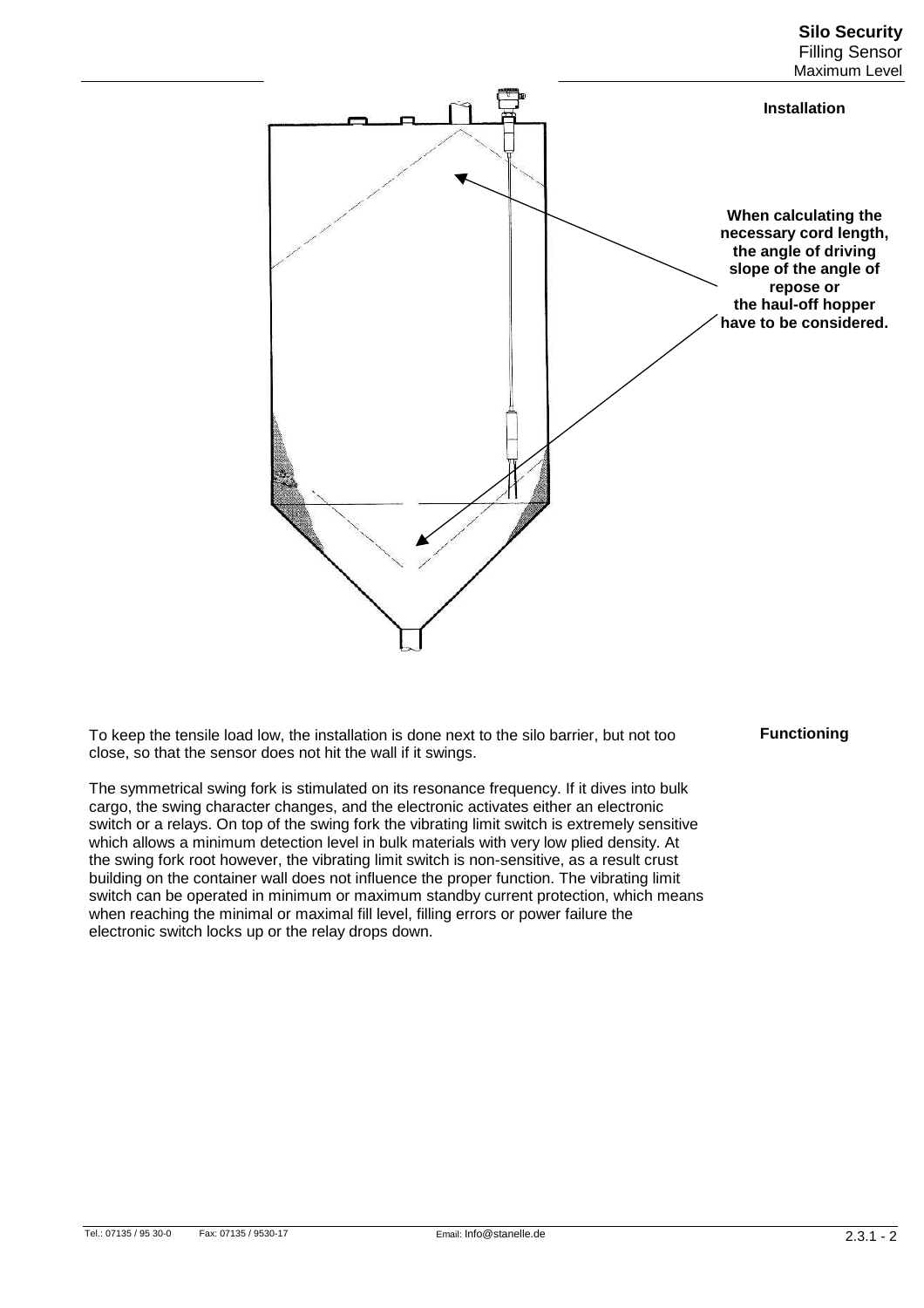#### **Scale drawing**

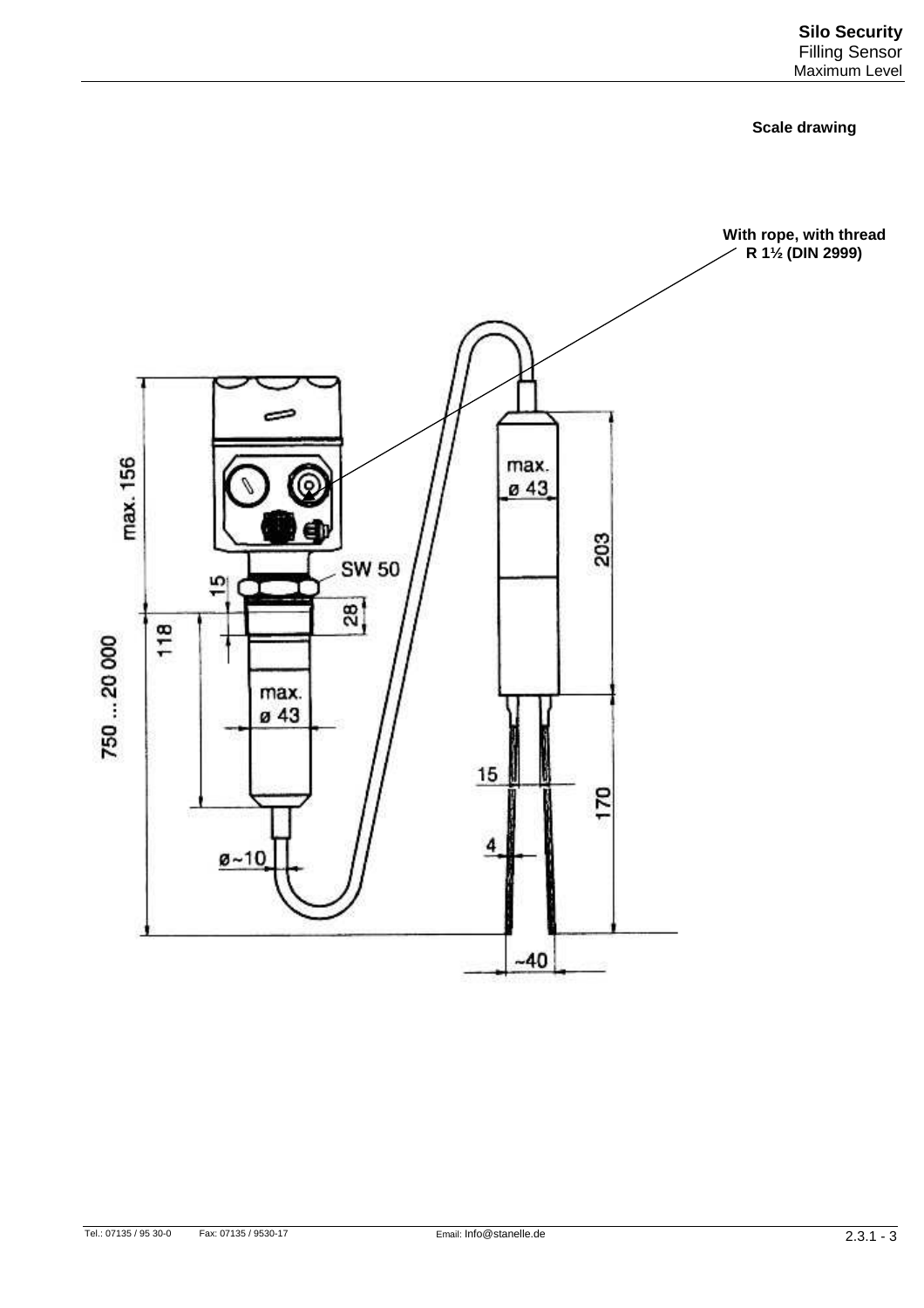## **Technical Data**

| <b>Vibration limit switch</b>                                                                                                                                    |                                                                                                                                                                                                                                                                                                                                          |
|------------------------------------------------------------------------------------------------------------------------------------------------------------------|------------------------------------------------------------------------------------------------------------------------------------------------------------------------------------------------------------------------------------------------------------------------------------------------------------------------------------------|
| Functioning                                                                                                                                                      | Absorbing of the swinging of a self-resonance swinging oscillating fork.                                                                                                                                                                                                                                                                 |
| System structure                                                                                                                                                 | Complete fill level limit switch, consisting of measuring type probe with pre-installed<br>electronic application (switch gear).                                                                                                                                                                                                         |
| Signal processing                                                                                                                                                | Two-wire-alternating current specification. Switching the demand over a thyristor directly in<br>the supply unit electric system.                                                                                                                                                                                                        |
|                                                                                                                                                                  | Three-wire-continuous current specification. Switching the demand over a transistor and a<br>separate connection.                                                                                                                                                                                                                        |
|                                                                                                                                                                  | All current specification with relay output. Switching the demand over a potential-free<br>change-over contact.                                                                                                                                                                                                                          |
| Galvanic isolation                                                                                                                                               | Between measuring sensor and emergency current                                                                                                                                                                                                                                                                                           |
| Measured variable, metering range                                                                                                                                | Filling level (threshold, binary), given through length of the probe (rope) given (circa. 800<br>$20000$ mm from top).                                                                                                                                                                                                                   |
| Output signal                                                                                                                                                    | Binary; when reaching the threshold outlet blocked.                                                                                                                                                                                                                                                                                      |
| Safety switch                                                                                                                                                    | Minimum - or maximum - standby current security, switchable.                                                                                                                                                                                                                                                                             |
| Response time                                                                                                                                                    | Ca.0,5 s at covering, ca.1,5 s at release.<br>Switchable to ca. 2,5 s at covering, ca.7,5 s at release.                                                                                                                                                                                                                                  |
| Precision of measurements at a<br>temperature $T = 20$ °C, operating<br>pressure $p = 1$ bar,<br>piled density of the bulk material >1<br>kg/l, grain size <2 mm | Error of measurement: Ca.10 mm at vertical installation, 5mm at sideways installation of the<br>probe.<br>Settling time: After activating the emergency current the outlet keeps blocked for ca. 2,5 s.<br>Response time variation: +/- 25 % at covering or release.<br>Influences of temperature and operating pressure: insignificant. |
| Ambient temperature                                                                                                                                              | $-40$ C $+70$ C                                                                                                                                                                                                                                                                                                                          |
| Type of protection (body)                                                                                                                                        | IP 66 after DIN 40050                                                                                                                                                                                                                                                                                                                    |
| Temperature of measuring material                                                                                                                                | $-40$ C  +150 °C                                                                                                                                                                                                                                                                                                                         |
| Piled density of measuring material                                                                                                                              | min.20 g/l                                                                                                                                                                                                                                                                                                                               |
| Grain size of measuring material                                                                                                                                 | up to 10 mm                                                                                                                                                                                                                                                                                                                              |
| Process connections                                                                                                                                              | Conical thread R 1 1/2 after DIN 2999 part 1.                                                                                                                                                                                                                                                                                            |
| Electronic connection                                                                                                                                            | Screw clamps on the electronic application for maximum 2,5 mm <sup>2</sup> cord.                                                                                                                                                                                                                                                         |
|                                                                                                                                                                  | In end splice A 2,5 -7 after DIN 46228.                                                                                                                                                                                                                                                                                                  |
|                                                                                                                                                                  | Screw clamps in a separate connection space for aluminum bodies with plastic coating.                                                                                                                                                                                                                                                    |
|                                                                                                                                                                  | For max.2,5 mm <sup>2</sup> cord in end splice A 2,5 -7 after DIN 46228.                                                                                                                                                                                                                                                                 |
| Operation display surface                                                                                                                                        | Rotary switch for change-over of the minimum and maximum safety switching.<br>Red illuminating diode for displaying the status.                                                                                                                                                                                                          |

## **Article number**

| <b>Vibration limit switch</b> |                |
|-------------------------------|----------------|
|                               | Article number |
|                               | 731 10 047     |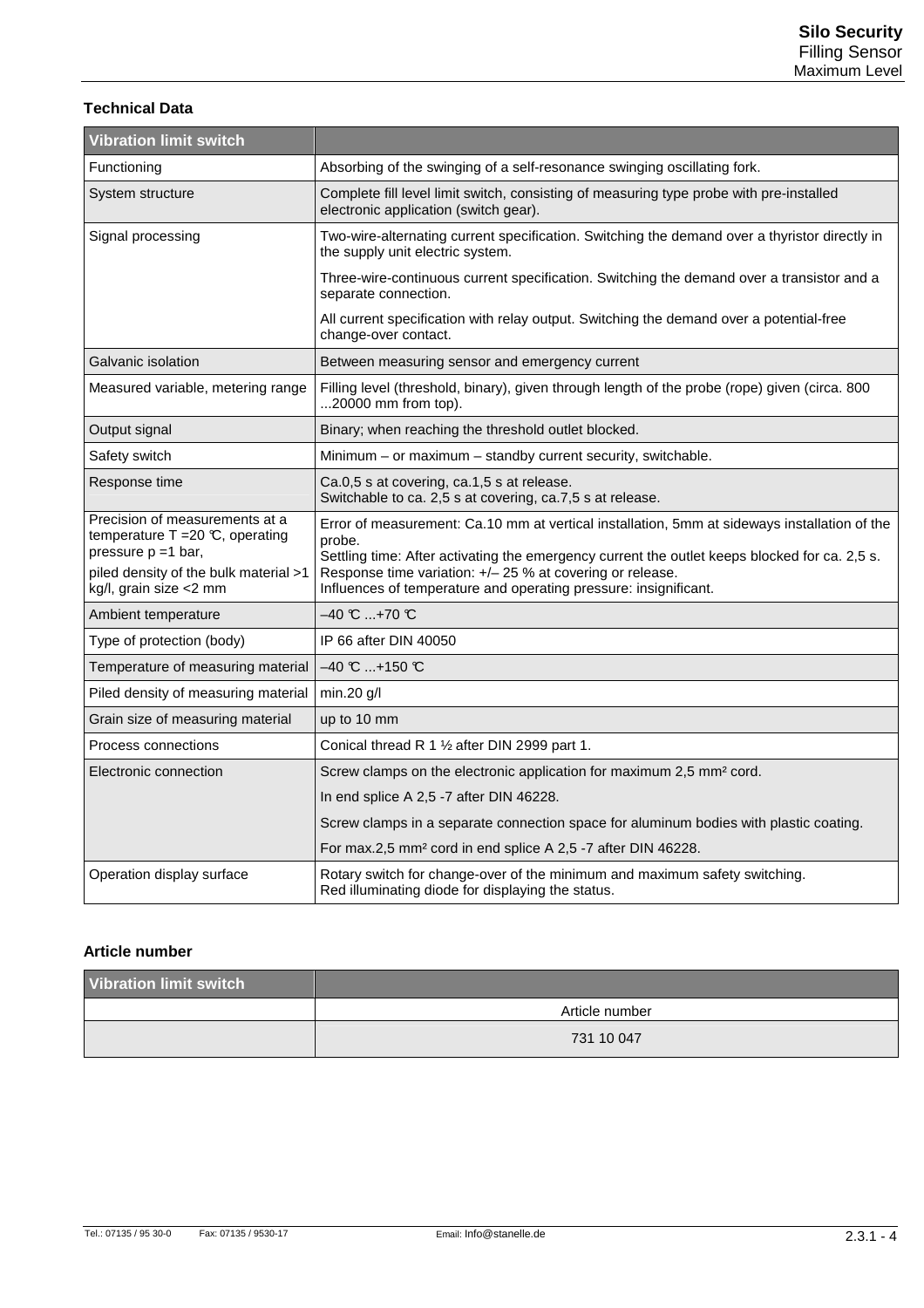# **MAXIMUM LEVEL SENSOR**

## **CAPACITIVE LIMIT LEVEL DETECTION COMPACT FILLING LEVEL LIMIT SENSOR WITH INTEGRATED ACTIVE OUTLET COMPENSATION.**

**For dust explosion imperiled areas on application** 



This filling level sensor is used for limit level detection in light bulk materials, e.g. crop, wheat, milk powder, mixed feed, cement, chalk or hard plaster. **Areas of Application** 

- $\triangleright$  Easy installation; you can start operating without calibration
- $\triangleright$  Integrated, active beginning compensation, thereby exact switching point also at heavy crust building on the sensor and high operational safety.
- $\triangleright$  No abrasion, long durability, maintenance-free.
- $\triangleright$  Various electronic applications, optimal adjustment to the system control.
- $\triangleright$  Rope sensor can be shortened, thus optimal adjustment to the metering point in the silo and easy storage.
- Polyester, IP 66

.

**Body Finish** 

**Details / Explanation**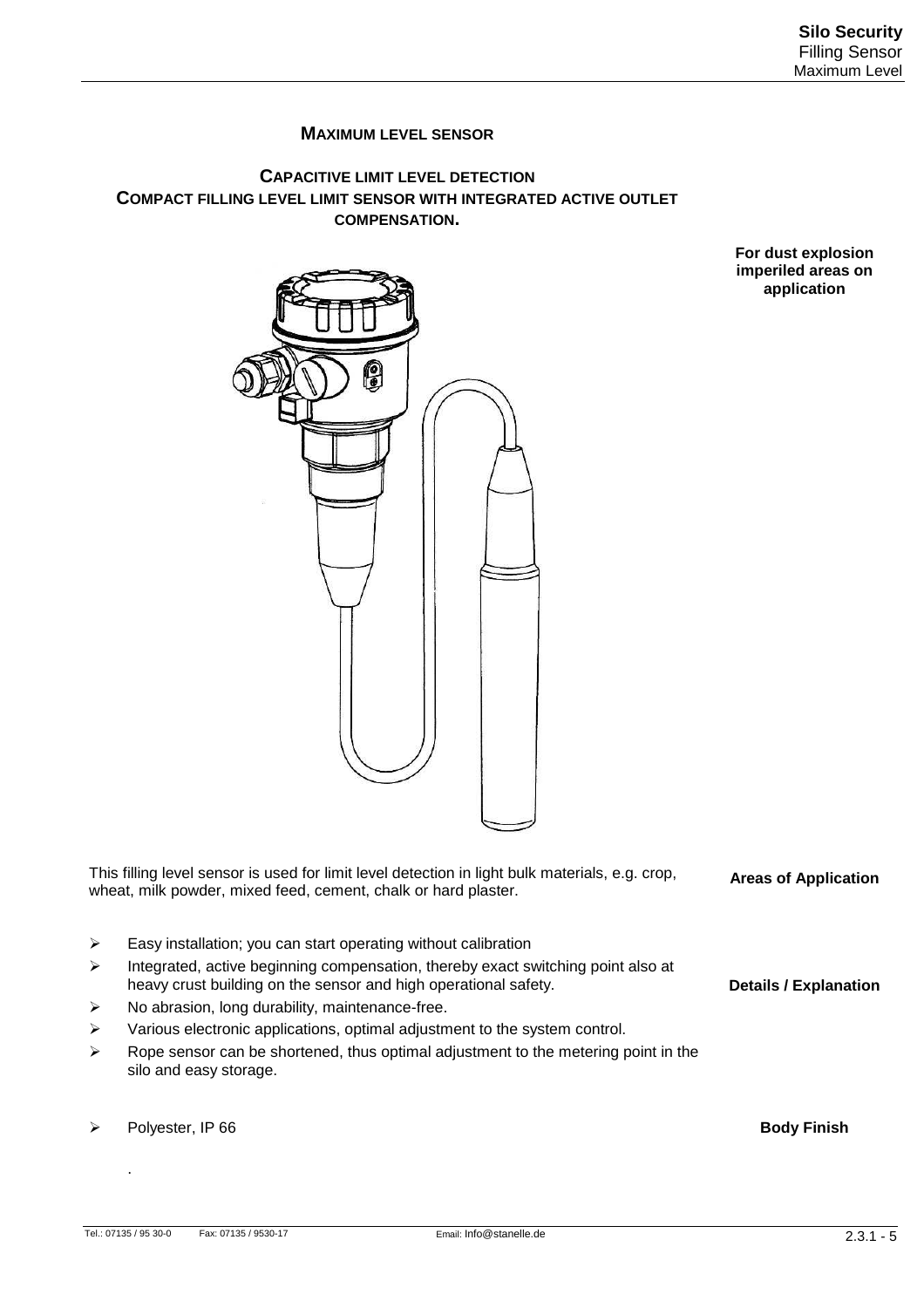### **Installation**



**When calculating the optimal wire length, the angle of driving slope of the angle of repose or the haul-off hopper has to be considered.** 

Pay attention that enough space is left to feed materials and to the next sensor. The installation area must not be in the centre of the drain outlet cone. Instead there should be a good distance to the silo wall and to the material beginning on the silo wall respectively.

A metal plate mounted to the end part of the sensor, the isolation and the environment (e.g. the silo wall) form both electrodes of a condenser. If bulk cargo covers or releases the sensor, the limit switch of capacity and filling level shifts.

The filling level limit switch recognizes crust building on the sensor and compensates the influence so that the shift point is always kept at exactly the same levels. The execution of the beginning compensation is dependent on the thickness of the crust on the sensor as well as the conductivity of the sensor pad and the sensitivity settings made electronically. This setting is alternately adjusted so that it switches precisely in most of the cases. Another way to adjust sensitivity is to change the multipolar switch on the electronic application. This is only required when heavy crust builds on the sensor or at very low relative permittivity  $\varepsilon_r$  of the bulk material. A correlation between relative permittivity  $\varepsilon_r$  and bulk density ρ of the bulking material can be recognized, but this correlation varies depending on the bulk material.

## **Functioning**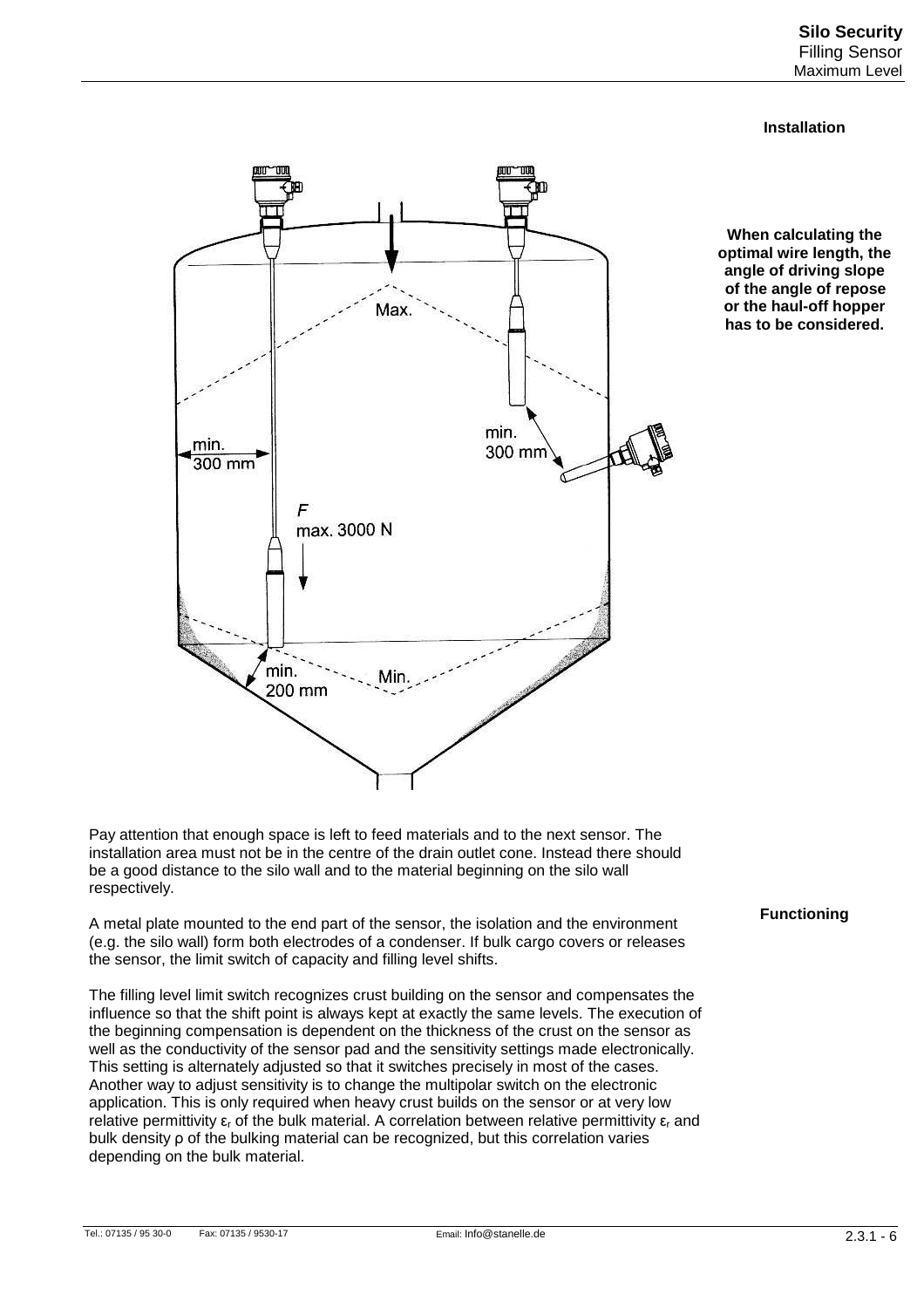**Scale drawing** 



Tolerance of sensor depending on its length:

| Length of Sensor L | Tolerance    |
|--------------------|--------------|
| up to 1000 mm      | $+0. -10$ mm |
| up to 3000 mm      | $+0, -20$ mm |
| up to 6000 mm      | $+0, -30$ mm |